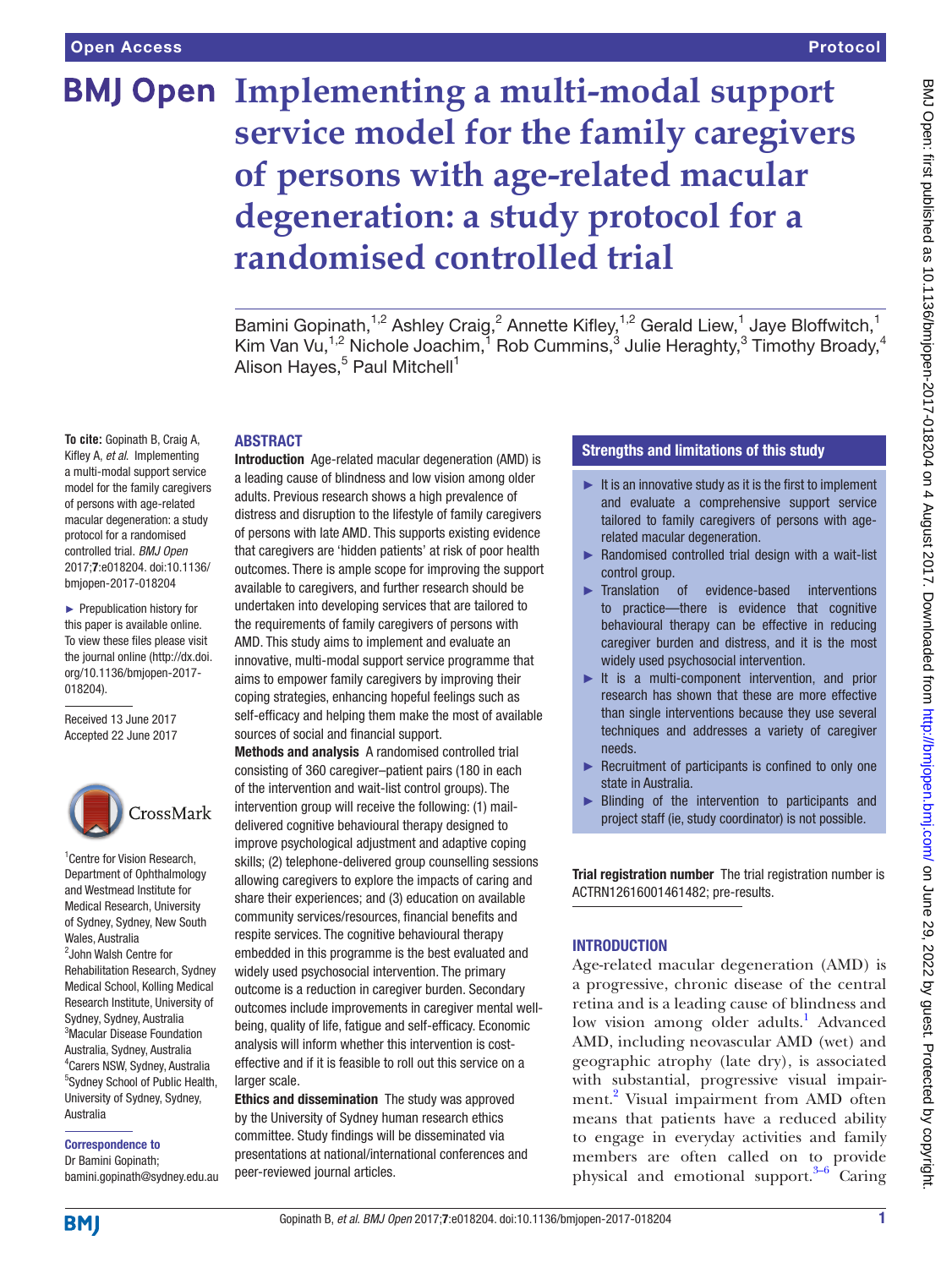for loved ones with vision loss is burdensome and often leaves the caregiver exhausted and at risk of health prob-lems.<sup>578</sup> A UK study<sup>[9](#page-7-4)</sup> showed an elevated level of caregiver burden associated with caring for family with wet AMD, which was equivalent to the burden experienced by caregivers of patients with rheumatoid arthritis and multiple  $s$ clerosis,<sup>[10 11](#page-7-5)</sup> and higher than for patients with colorectal cancer. [9](#page-7-4)

We had previously conducted a cross-sectional survey of 500 caregivers of persons with wet AMD and showed a higher than expected prevalence of elevated emotional distress (>50%; n=280), including feeling sad, frustrated and/or isolated in this cohort.<sup>[7](#page-7-6)</sup> This finding underscored the difficulty of coping with the challenges related to assisting persons with advanced AMD. If undetected and untreated, negative outcomes related to caregiver distress could persist or worsen over time.<sup>5</sup> Furthermore, healthcare providers are often forced to neglect caregivers and place priority on service delivery for their patients due to budgetary and strategic planning priorities.<sup>[12](#page-7-7)</sup> This could lead to clinically elevated anxiety/ stress, resulting in a greater overall burden on informal caregivers.<sup>[12](#page-7-7)</sup>

Over half of the surveyed caregivers of people with wet AMD in our previous study (n=295) also neglected their own needs and personal or family interests and had to make unwelcome changes to one or more areas of their lives (eg, retirement plans).<sup>[7](#page-7-6)</sup> This self-perceived disruption to the social support that caregivers receive from their informal network of family and friends, as well as the formal network (eg, paid employment), as a result of caring for someone with AMD could perpetuate negative outcomes in caregivers.<sup>[7](#page-7-6)</sup> The qualitative analyses component of our study $13$  showed that significant sacrifices were made by the caregiver in order to meet the needs of the care recipient with late AMD. This could also add to the burden and distress experienced by the caregiver. Finally, our study showed that very few family caregivers sought or received respite, and this added burden can have a negative impact on the relationship between the caregiver and care recipient.<sup>13</sup>

Despite the importance of providing information and support to help family caregivers, interventions to increase support for family caregivers have lagged far behind those provided for patients with  $AMD.<sup>14</sup>$  There is ample scope for improving the support available to caregivers, and further research should be undertaken into developing services that are tailored to the requirements of family caregivers[.15](#page-7-10) Early intervention, awareness programs and coordination of community resources could alleviate caregiver distress.<sup>[7](#page-7-6)</sup> There is strong consensus that, once information needs are met, family caregivers are likely to benefit from additional interventions such as improving their problem solving skills and extending their social support network.<sup>16</sup> Specifically, psychosocial interventions such as cognitive behavioural therapy (CBT) can decrease caregiver distress, by fostering a more efficient, systematic approach to caregiving that enhances personal resources such as motivation and self-efficacy when providing care

for a family member.<sup>5 17–22</sup> CBT is a recognised efficacious strategy, and it is designed to help the client develop skills they can use outside of the therapy session and continue using when therapy ends.<sup>17–20</sup> Moreover, mail-delivered CBT (M-CBT) involving written materials being posted to older caregivers is optimal, as it allows them to review the materials as often as needed and at their own pace. $^{23}$  $^{23}$  $^{23}$ In randomised controlled trials (RCTs), M-CBT has established efficacy against control in a wide range of disorders.<sup>[24 25](#page-8-0)</sup>

The proposed intervention study is novel as it will be the first to implement and evaluate a comprehensive support service tailored to the family caregivers of individuals with AMD. The intervention includes M-CBT and a telephone-delivered group therapeutic programme (facilitated by a professional counsellor), which will effectively consolidate the psychoeducation, as well as educational materials on community support, respite services and caregiver financial entitlements and benefits. The study will be a two-arm RCT with an economic evaluation. This study was codeveloped with key stakeholders or partner organisations: Macular Disease Foundation Australia (MDFA) and Carers NSW. MDFA is the national peak body representing people with macular disease, their families and caregivers, and Carers NSW is a statewide organisation representing informal caregivers. The current study aims to improve the design and delivery of these organisations' existing support services and programs in a way that makes it easier for family caregivers to have timely access to a coordinated, multi-component intervention targeting drivers of caregiver stress and burden. A unique aspect of this study is that lay MDFA staff will be trained in the principles of CBT. MDFA currently runs support services from their Sydney (Australia) office for clients with AMD and their family members and/or caregivers. There is evidence to support lay providers without any healthcare experience delivering CBT, under the supervision of experts.<sup>23</sup>

The primary hypotheses assert that the multi-modal intervention will lead to significant reductions in caregiver burden (primary study outcome) and improvements in health-related quality of life (QOL), fatigue, self-efficacy, life satisfaction and mental and emotional well-being, (secondary outcomes). A high rate of adherence and participant satisfaction with the multi-modal intervention is also hypothesised, with delivery both acceptable and feasible to stakeholder organisations. Finally, the intervention is hypothesised to be cost-effective when compared with usual care, when considering health outcomes for family caregivers.

#### **METHODS**

### **Study design and participants**

This ongoing study is designed as a multi-site, two-arm RCT, with an intervention group and a wait-list control group [\(figure](#page-2-0) 1). The protocol is developed in accordance with the Standard Protocol Items: Recommendations for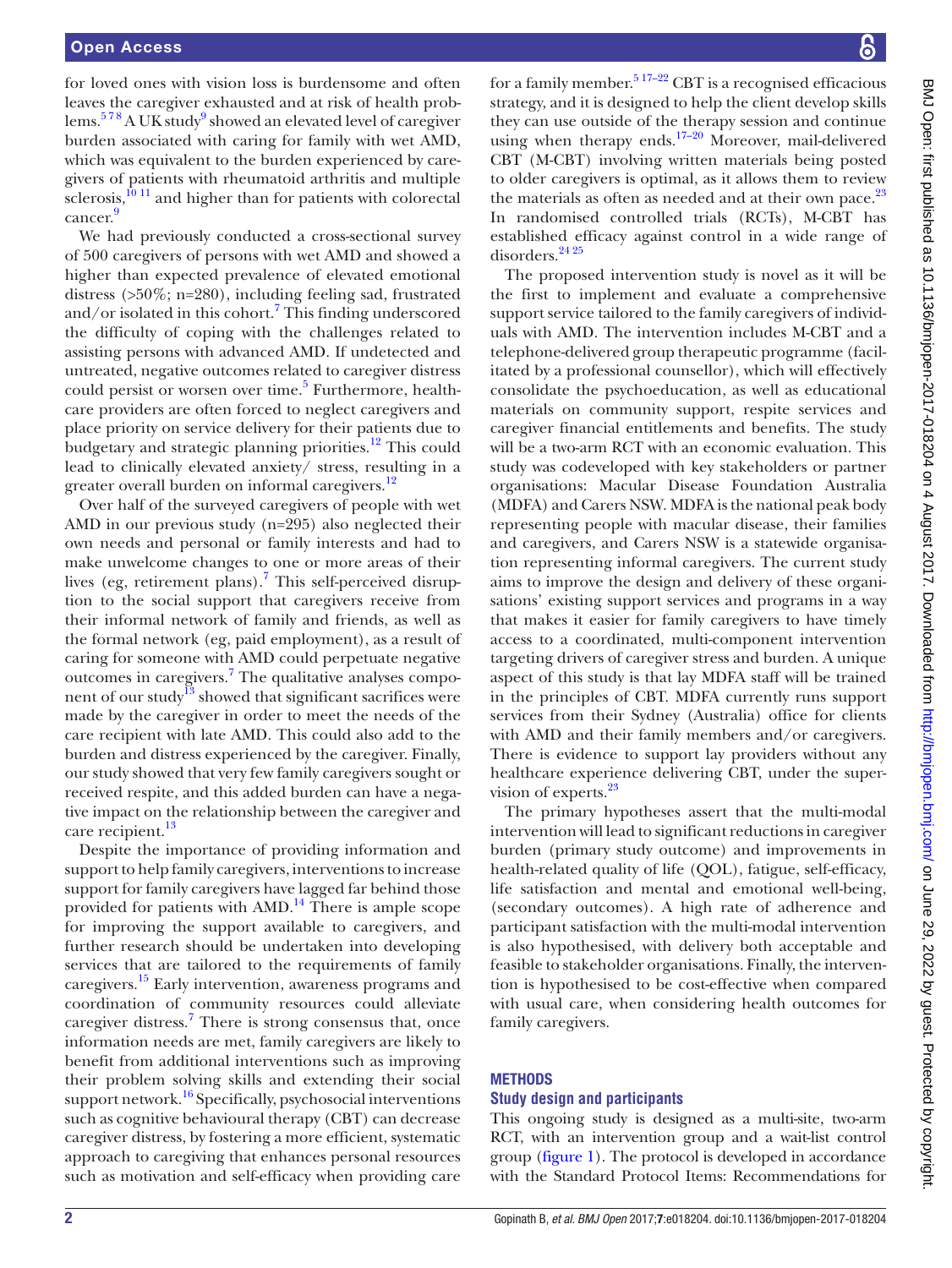

Figure 1 Flowchart of randomised controlled trial. AMD, age-related macular degeneration; CBT, cognitive behavioural therapy.

Interventional Trials recommendation.<sup>26</sup> It is a 3-year study, and recruitment commenced in January 2017. This study aims to recruit participant pairs comprising a family caregiver (related to an individual diagnosed with AMD) and the care recipient (individual diagnosed with AMD). A family caregiver will be defined as 'any person who, without being a professional or belonging to a social support network, and in some way, is directly implicated in the patient's eye care or is directly affected by the patient's health problem.<sup>[9](#page-7-4)</sup>

#### Eligibility of participants

Inclusion criteria

1. Adult aged ≥18 years.

- <span id="page-2-0"></span>2. Family caregiver to an individual diagnosed with AMD and related to the care recipient (eg, spouse, child or sibling).
- 3. Willing to engage in a 10-week therapeutic intervention over a 3-month period.

#### Exclusion criteria

1. Family caregivers lacking sufficient fluency in spoken English to engage in therapy.

#### **Recruitment**

Participant pairs will be recruited primarily from private eye clinics in Westmead and Liverpool (Sydney, New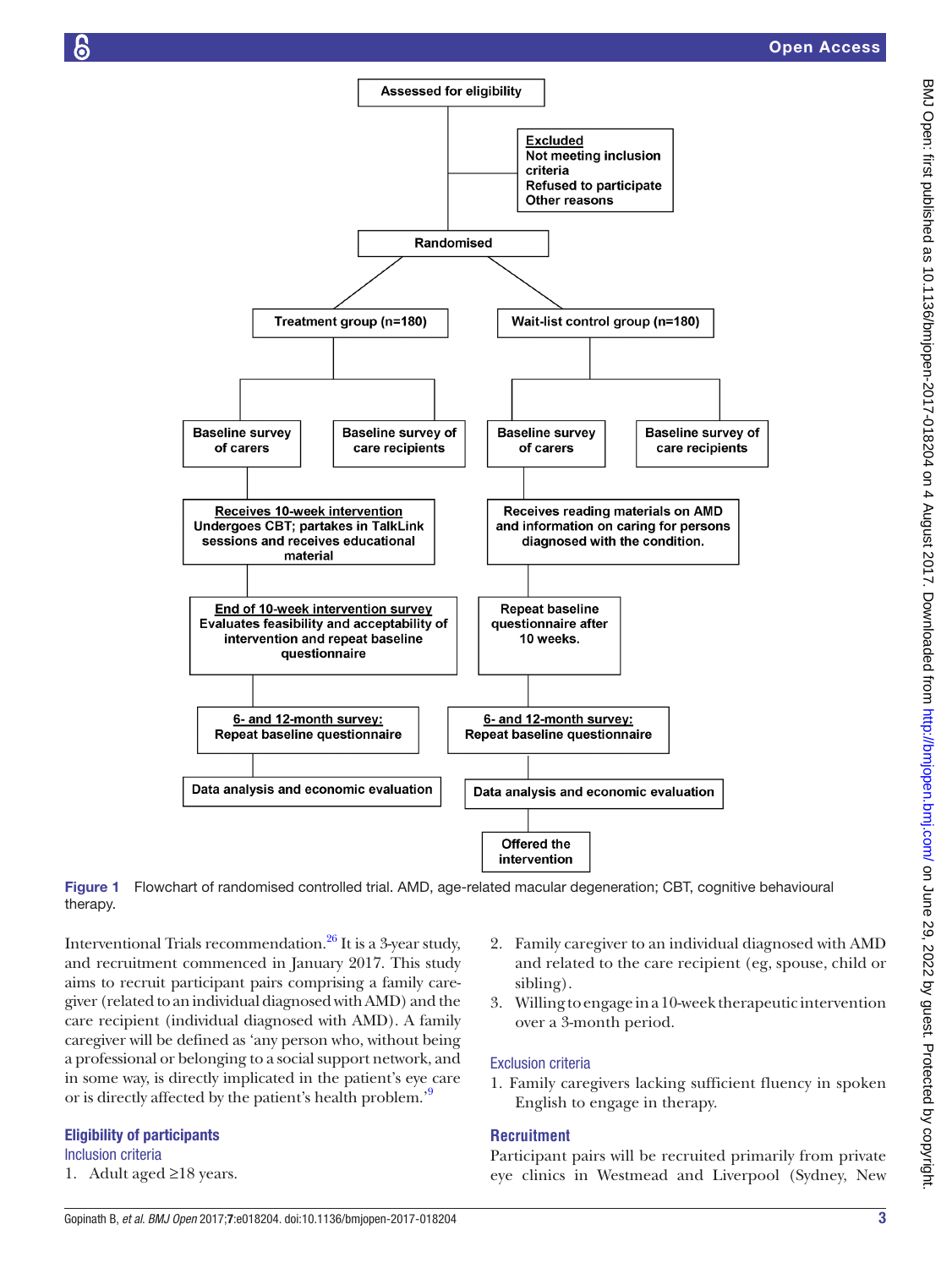South Wales, Australia). Recruitment involves an opt-in two-step process for a participant pair. Consent for participation is required from both the caregiver and care recipient. Step 1 involves screening for interest in participating in the research via either: (1) the study coordinator discussing the study with potential participants attending the eye clinic or (2) advertising the study through MDFA and Carers NSW newsletters and clients self-referring as a result of the provision of information. The advertisement will cover 'possible emotional strain and stress' associated with caring and the treatment's aims of 'improving emotional well-being and coping.'

Step 2 involves providing further information about the study via the study information sheet and obtaining written consent for the participant by either: (1) providing the information sheets, consent forms and baseline questionnaires to potential participant pairs attending the eye clinic (this will be completed at the clinic or mail returned with a reply-paid envelope) or (2) telephoning the potential participant to further discuss the research, followed by posting information sheets, consent forms and baseline questionnaires to people who have indicated willingness to participate. Loss of contact will be minimised by asking for multiple contact methods.

#### Randomisation and blinding

All participants will be randomly assigned to one of two groups: (i) multi-modal treatment or (ii) wait-list control ([figure](#page-2-0) 1). The randomisation sequence will be generated centrally using permuted blocks of mixed size, stratified by recruitment source (clinic versus self-referral as a result of responding to MDFA and Carers NSW advertisements), to ensure equal numbers while maintaining an unpredictable sequence. Assignments to the intervention or control group will be managed centrally, separately from recruiting and treating staff, in order to ensure that a randomisation number and group is assigned and recorded for each recruit before their allocation becomes apparent.

#### Intervention group

The intervention group will receive a multi-modal support service programme consisting of: (1) a brief M-CBT treatment to be delivered fortnightly as five individual modules and (2) five Talk-Link group counselling sessions (an existing Carers NSW support service). The Talk-Link Counselling and M-CBT will occur weekly on an alternating basis (ie, week 1: M-CBT, week 2: Talk Link, week 3: M-CBT, and so on). The whole intervention will be conducted over 10 weeks [\(table](#page-4-0) 1).

M-CBT of fortnightly modules ([table](#page-4-0) 1) formatted in Microsoft PowerPoint, with additional homework worksheets and accompanying templates for practising acquired skills, will be mailed to participants in the intervention group. Each module will target a specific stressor and/or train a new adaptive coping method [\(table](#page-4-0) 1) and will be supported by targeted homework assignments for the caregiver to practice between sessions. These will draw on standard CBT practice and on a number of additional

sources including published trials, empirical studies and treatment guides. $17-20$  Participants will be telephoned following each M-CBT module for a brief conversation (5–10 min) aimed at: (1) addressing any queries regarding the information presented in the most recent module, (2) encouraging the learning and practising of skills from the previous module, (3) normalising the challenges of acquiring new skills, (4) emphasising the importance of the consistent practice of newly acquired skills for positive impact and (5) reminding participants in the case of unread materials. We will also ask participants how much time they spent on each module that week including reading the materials and completing the related homework sheets. Calls will be logged for each participant. The educational materials sent out to participants will aim to increase their knowledge about support and respite services and financial entitlements and benefits including how best to access them, which has been previously shown to increase caregivers' sense of competence and reduce depression.<sup>14</sup>

Participants in the intervention group will be asked to complete a form prior to participating in the Carers NSW Talk-Link group sessions to identify the issues they might want to discuss [\(table](#page-4-0) 1) and to also reinforce CBT skills taught in the prior week. These will then be developed into weekly topics to guide group discussions. Information/ newsletters will be provided by the facilitators. Using teleconferencing, a group of six to eight caregivers and two trained facilitators will converse over the telephone, at the same time each week, to explore issues around caring for someone with AMD. These sessions will last for 1hour.

#### Control group

During the treatment phase, the active wait-list control group will receive reading materials concerning AMD and caring for persons diagnosed with the condition. All control participants will be offered the opportunity to receive the multi-component intervention after the study ends (12–18 months after inclusion).

#### Measurement of covariates

A preintervention baseline questionnaire will obtain demographic and health-related information (ie, covariate data) from all family caregivers: age, sex, years of education, employment status, living arrangements, marital status, whether they are the sole caregiver, relationship to care recipient and their own health status (eg, subjective self-rated health and any chronic conditions that they have). Follow-up assessments will be conducted by postal questionnaires for all participants (caregivers only and not care recipients) from both RCT arms: immediately after completion of the 10-week programme and 6 and 12 months after initiation of the intervention [\(figure](#page-2-0) 1).

General caregiving activities will be assessed by asking the caregiver whether they performed any of the basic (eg, toileting, feeding, dressing, grooming) and instrumental daily living activities (eg, housekeeping, food preparation,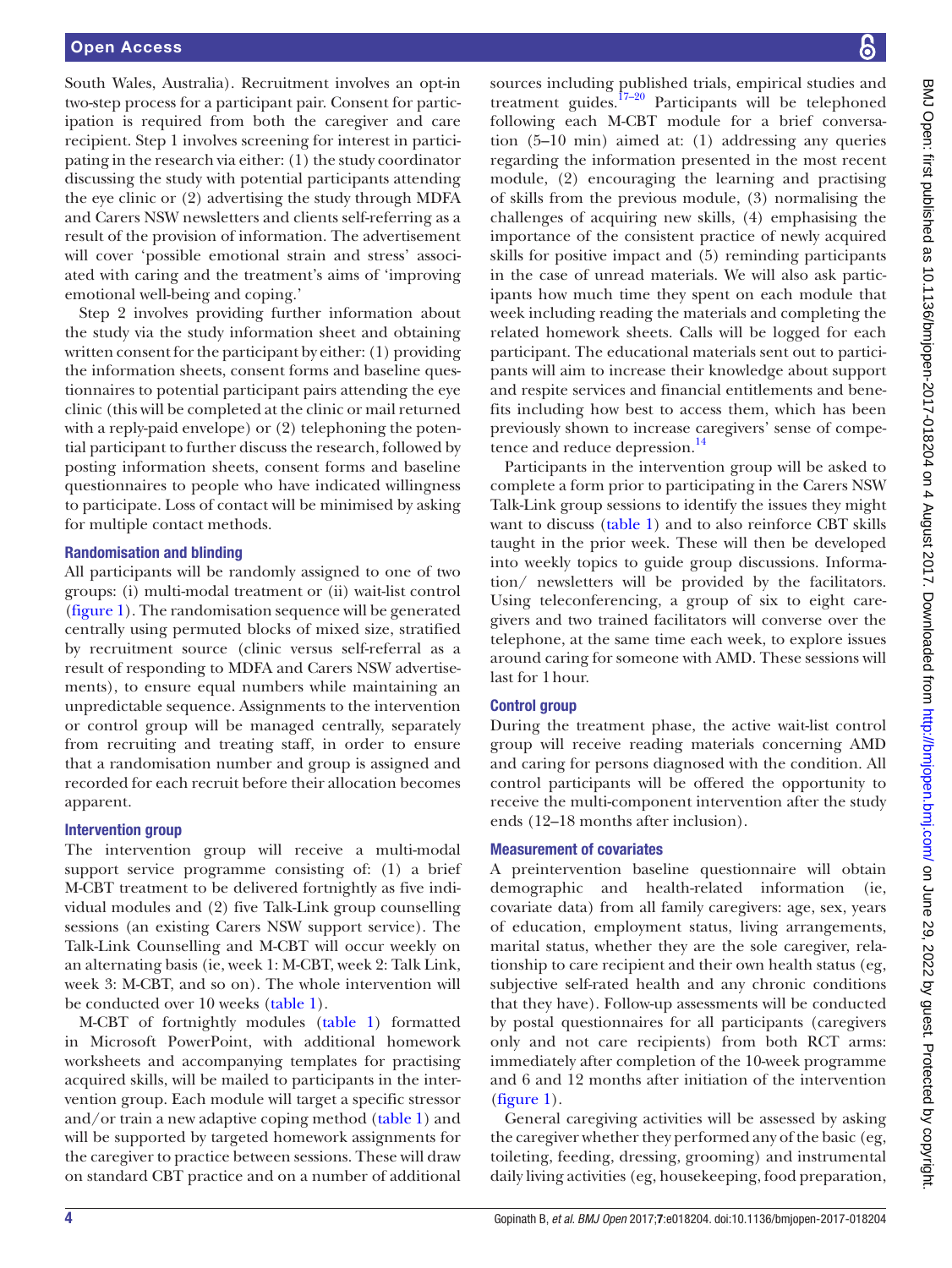| with five Carers NSW Talk-Link group counselling sessions                           |                                                                                                                                                                                                                                                                                                                                                                                                 |                                                                                                                                                                                                                                                                                                                                                                                                              |  |
|-------------------------------------------------------------------------------------|-------------------------------------------------------------------------------------------------------------------------------------------------------------------------------------------------------------------------------------------------------------------------------------------------------------------------------------------------------------------------------------------------|--------------------------------------------------------------------------------------------------------------------------------------------------------------------------------------------------------------------------------------------------------------------------------------------------------------------------------------------------------------------------------------------------------------|--|
| Name of the CBT module                                                              | <b>CBT</b> module inclusions                                                                                                                                                                                                                                                                                                                                                                    | <b>Talk-Link session</b>                                                                                                                                                                                                                                                                                                                                                                                     |  |
| <b>Session One</b><br>Psychoeducation: AMD<br>education and introduction to<br>CBT  | Information regarding AMD<br>Misconceptions regarding AMD<br>Information regarding the therapeutic<br>intervention, leading to goal setting and<br>expectations                                                                                                                                                                                                                                 | <b>Introduction</b><br>Go through group guidelines and structure<br>to promote safety in the group<br>Introduction, getting to know one another,<br>sharing individual caring stories<br>I Identifying what members would like to<br>gain from the group most                                                                                                                                                |  |
| Session Two<br>Stress response and mood                                             | Education of stress response and mood<br>Mindfulness, structured relaxation<br>Relief of anxiety, stress, tension                                                                                                                                                                                                                                                                               | Coping with stress<br>Exploring how stress is individually<br>manifested and discussion around<br>individual coping strategies<br>Encouraging the awareness of individual<br>warning signals that point to the experience<br>of stress<br>Exploring the concept of mindfulness as a<br>method of stress reduction                                                                                            |  |
| <b>Session Three</b><br>Sleep, general well-being and<br>scheduling pleasant events | Basic information and tips regarding<br>nutrition, exercise, socialising and sleep<br>Specifically sleep education hygiene,<br>routine<br>Encouraging caregivers to take time to<br>engage in enjoyable/pleasant activities<br>Designating times to engage in pleasant<br>events                                                                                                                | Self-care<br>Discussing the importance of self-care and<br>individual self-care strategies<br>Discussion of the importance of our<br>mindset on sleep, relaxation, nutrition and<br>exercise                                                                                                                                                                                                                 |  |
| Session Four<br>Identifying and challenging<br>negative thoughts                    | ▶ Negative thinking/cognitive distortions<br>I Identifying negative thoughts, feelings<br>Thought recording<br>Thought challenging                                                                                                                                                                                                                                                              | Loss, grief and gain<br>▶ Coping with difficult feelings related to the<br>grief and loss experience and exploring<br>what carers can 'gain' in the process<br>Education about models of grief and loss<br>and discussion of individual experiences<br>Normalising feelings of anger and sadness<br>Discussion of individual options for support<br>Discussion of resilience as positive coping<br>mechanism |  |
| <b>Session Five</b><br>Problem solving, resiliency and<br>self-efficacy             | $\blacktriangleright$ Identifying the problem<br>I Identifying and evaluating potential<br>solutions<br>▶ Problem solving strategy-identifying the<br>best course of action<br>Interpersonal and communication skills (ie,<br>assertiveness)<br>$\blacktriangleright$ Immediate beliefs and rules<br>Assumptions around caring<br>Restructuring core beliefs<br>$\blacktriangleright$ Modelling | Communication<br>Identifying different communication styles<br>Communication within the caring role<br>Discussion of what is going well and what<br>are the difficulties within individual care<br>circumstances<br>$\triangleright$ Where to next-resources for further<br>support                                                                                                                          |  |

<span id="page-4-0"></span>Table 1 Contents of the 10-week multi-modal treatment, comprising five cognitive behavioural therapy modules alternated

AMD, age-related macular degeneration; CBT, cognitive behavioural therapy.

shopping, telephone usage and transportation) for their care recipient using a validated questionnaire. $27$ In relation to each of these activities, they will be asked to report whether they gave: (a) no help or little help given, (b) moderate amount of help given, (c) high

amount of help given or (d) not applicable. For eye-related activities that the caregiver assisted with, questions will quantify the impact of the anti-vascular endothelial growth factor (VEGF) therapy received by the care recipient, if applicable: the number of appointments attended, BMJ Open: first published as 10.1136/bmjopen-2017-018204 on 4 August 2017. Downloaded from Dawnloaded from on June 29, 2022 by guest. Protected by copyright.

BMJ Open: first published as 10.11136/bmjopen-2017-018204 on 4 August 2017. Downloaded from http://bmjopen.bmj.com/ on June 29, 2022 by guest. Protected by copyright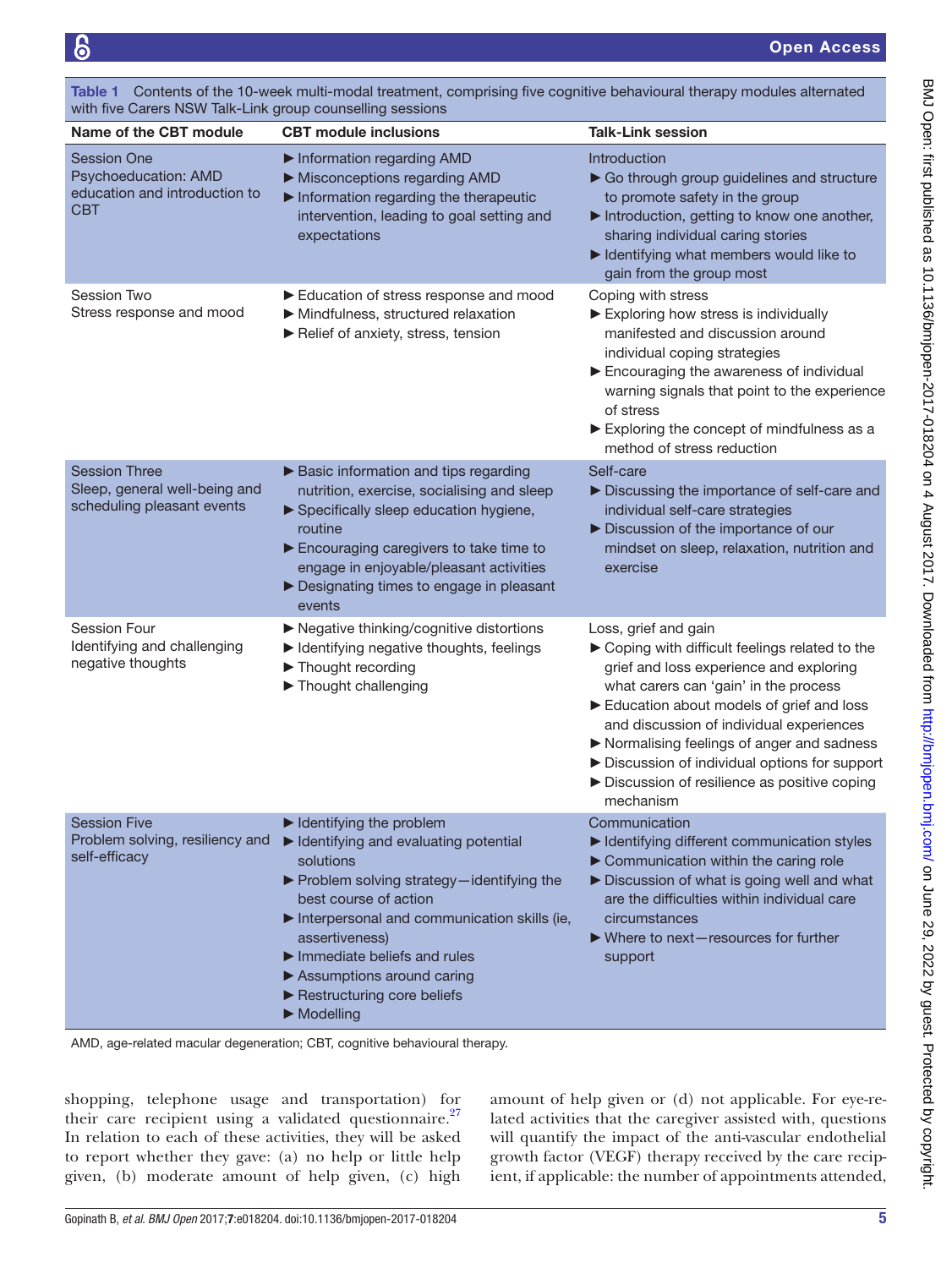the average time taken for appointments, time taken away from work and loss of income. Caregivers will be asked to detail the frequency (1day/week; 2–3days/week; 4–6days/week; 7days/week; 1–3days/month or other) and duration of care (<1hour; 1–2hours; 3–5hours; 5–8hours; >8hours or other) that they generally provide. The caregiver will also report the level of dependency of the care recipient on them, by choosing one of the following: (a) not at all dependent, (b) somewhat dependent, (c) moderately dependent, (d) very dependent or (e) extremely dependent.

The following information related to care recipients (patients with AMD) will be collected through the eye clinic records: visual acuity in the better eye, type of AMD (wet or dry AMD), number of anti-VEGF injections to date, number of clinic appointments and total follow-up period. A brief questionnaire will also be administered to care recipients at baseline, in order to collect information on socio-demographic details (age, sex, ethnicity, education, employment status, living arrangements and marital status), any other eye diseases (eg, cataract, glaucoma) and co-morbid chronic conditions they may have from, for example, heart disease, stroke, diabetes or arthritis. The questionnaire will also determine self-reported vision-related health status, using the National Eye Institute Visual Function Questionnaire (NEI-VFQ-25).<sup>28</sup> This is a 25-item scale used to generate a single composite score from 0 to 100 (100 is maximum visual function). $9$ 

# 8

#### Outcome measurement

Outcome data will be obtained from all randomised study participants using validated questionnaires or tools conducted at baseline, 10 weeks and 6 and 12 months. Subjective caregiver burden is the primary outcome and will be measured using the Caregiver Burden Scale (CBS) [\(table](#page-5-0) 2). Secondary outcomes (ie, fatigue, depressive symptoms, health-related QOL (EQ-5D-5L) and self-efficacy) are also detailed in [table](#page-5-0) 2. Furthermore, caregivers will indicate their overall QOL on a linear analogue uniscale from 0 (worst possible) to 10 (best possible). Caregivers will be asked to identify whether caring for a family member with AMD created any specific problems, including: feeling tired, anxious, stressed, sad and/ or depressed; impediments to employment, retirement, social activities and travel plans; and/or relationship problems as a result of the caregiving experience.

Individual participant consent will be sought from caregivers for Medicare Benefits Scheme (MBS) data linkage. Permission will be sought to link data from 12 months prior to the intervention and up until 1year after the intervention. Hence, health-related resource use data (eg, medical consultations and prescription use) will be compared between the two RCT arms and will contribute to the economic evaluation. To protect the participants' privacy, all outcome data will be kept in a password-protected file that is separate from the

| week treatment programme and 6 and 12 months postintervention in family caregivers from both randomised controlled trial<br>arms |                                                                                                                                                                                                                                                              |                                                                                                                                                                                                                                                                                                       |  |
|----------------------------------------------------------------------------------------------------------------------------------|--------------------------------------------------------------------------------------------------------------------------------------------------------------------------------------------------------------------------------------------------------------|-------------------------------------------------------------------------------------------------------------------------------------------------------------------------------------------------------------------------------------------------------------------------------------------------------|--|
| Scale/Tool                                                                                                                       | Approach taken                                                                                                                                                                                                                                               | <b>Outcome evaluated</b>                                                                                                                                                                                                                                                                              |  |
| Caregiver Burden Scale <sup>12 30</sup>                                                                                          | $\triangleright$ 22 questions on the impact of<br>the care recipient's disabilities on<br>caregiver life<br>$\triangleright$ Total burden score calculated: <sup>12 31</sup><br>higher scores indicate higher<br>levels of caregiver burden                  | ▶ Assesses how the caregiver perceives the impact<br>of the burden of caregiving (subjective caregiver<br>burden). This is the primary outcome<br>Topics covered are: caregiver's health, psychological<br>well-being, finances, social life and relationship<br>between caregiver and care recipient |  |
| Centre for Epidemiologic<br><b>Studies Depression Scale</b><br>$(CESD-10)^{32}$                                                  | ▶ 10 items; a score of $\geq$ 10 out of 30<br>indicates significant depressive<br>symptoms <sup>32</sup>                                                                                                                                                     | Measures depressive feelings and behaviours<br>experienced in the past week                                                                                                                                                                                                                           |  |
| General Self-Efficacy Scale <sup>33</sup>                                                                                        | ▶ 10 items; total score ranges<br>between 10 and 40, with a higher<br>score indicating more self-efficacy                                                                                                                                                    | Assess a general sense of perceived self-efficacy<br>with the aim in mind to predict coping with daily<br>hassles as well as adaptation after experiencing all<br>kinds of stressful life events                                                                                                      |  |
| Fatigue Severity Scale <sup>34</sup>                                                                                             | ▶ 9 items; a score of $\geq$ 4 generally<br>means that the fatigue is severe                                                                                                                                                                                 | ▶ Questionnaire that rates the severity of fatigue<br>symptoms in individuals.                                                                                                                                                                                                                        |  |
| EQ-5D-5L $^{35}$                                                                                                                 | $\triangleright$ Defines health in terms of 5<br>dimensions: mobility, self-care,<br>usual activities, pain/discomfort<br>and anxiety/depression<br>Used to calculate utility weights<br>and quality-adjusted life years<br>during the duration of the trial | Generic instrument for describing and valuing health<br>will be administered to caregivers<br>$\blacktriangleright$ Used for cost-utility analysis                                                                                                                                                    |  |

<span id="page-5-0"></span>Table 2 Validated instruments to determine specific caregiver outcomes collected at baseline: after completion of the 10-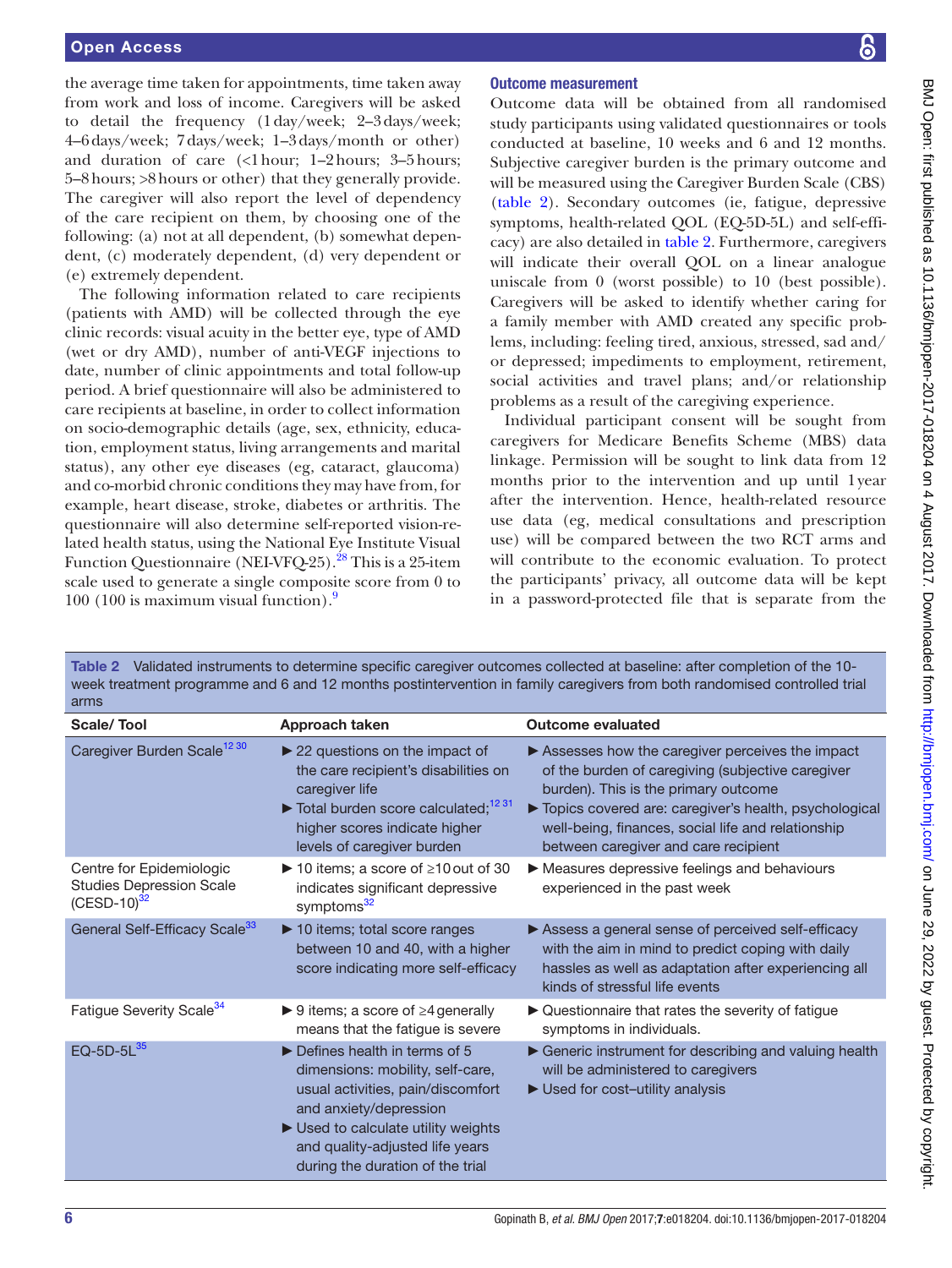document containing the participants' names and identification codes. All documents related to the study will be stored in restricted-access facilities or locked cupboards and on restricted-access servers and password-protected personal computers and files as per University of Sydney human research ethics committee (HREC) requirements.

#### Acceptability and feasibility of the intervention

Treatment acceptability in the intervention arm will be assessed immediately after completion of the 10-week multi-modal treatment by asking participants to rate their satisfaction with the following: (1) overall support service programme they received, (2) CBT modules they completed and (3) adherence to the programme. Participants will respond to these three questions using a 5-point Likert Scale, ranging from 'very satisfied' to 'very dissatisfied.' Participants will also be asked to respond with yes/no to the following questions: (1) "Would you feel confident in recommending this treatment to a friend?"; (2) "Was it worth your time participating in this programme?" Finally, participants will be asked to specify which components of the programme they found most useful or valuable, and suggestions will be elicited on how the programme could be improved further. Moreover, the percentage of people who enter the study compared with the total number to whom participation is offered and the follow-up rate achieved will also be determined. Treatment feasibility will be broadly assessed based on preliminary outcomes achieved: cost-effectiveness of the intervention, combined with the ease with which support staff could support participants.

#### Economic evaluation

The analysis will be conducted from a societal perspective and will include costs incurred by individuals and healthcare providers. This perspective will be taken because the cost consequences of this intervention may extend beyond the domain of healthcare. This will be a 'within-trial' economic evaluation carried out within the timeframe and context of the trial and will determine the cost–utility of this support service compared with usual care. We will determine the cost per person to deliver the support service using a bottom-up approach. This will include the cost of training MDFA staff, telephone consults, educational materials and other consumables. These will be valued at market rates and presented in 2017 \$A. This will enable us to determine the cost of wider roll out of the programme. Direct healthcare costs will be determined through patient-level linkage to MBS and Pharmaceutical Benefits Scheme (PBS). Healthcare resource use during the trial will include (1) primary and secondary healthcare consultations and admissions and (2) use of medications, including antidepressants and anxiolytic medications. Healthcare costs will include both government contributions to healthcare plus any patient out-of-pocket expenses. We will also measure and value time contributions of caregivers to attend the course and take part in discussion groups, using median wage rates.

Participants' health states will be captured using the five domains of the EQ-5D-5L, namely, mobility, self-care, usual activities, pain/discomfort and anxiety/depression. The responses on each domain of the EQ-5D-5L will be converted into utility values using a valuation algorithm for the Australian population.<sup>29</sup>Quality-adjusted life years (QALYs) will be determined over the duration of the trial from the summation of mean utility x time interval between EQ-5D administration times. The incremental cost-effectiveness ratio in \$A/QALY will be determined in the intervention compared with control. Bootstrapping will be used to estimate a distribution of the joint uncertainty in mean costs and outcomes and to calculate the CIs around the incremental cost-effectiveness ratio. One-way sensitivity analysis will be conducted around key variables. A cost-effectiveness acceptability curve will be derived that summarises the probability of the intervention being cost-effective based on willingness to pay per QALY gained.

#### Sample size considerations

We plan to recruit 360 caregiver–patient pairs (180 in each RCT arm) over 4–6 months. Allowing 20% loss to follow-up due to changes in the status of care recipients or death/dropout of caregivers, we will have 288 caregivers available for analysis. For our primary endpoint (caregiver burden scores), 194 available caregivers provide 80% power to detect a moderate and clinically meaningful effect size of 0.5 SD of the intervention on caregiver burden, after allowing for full compliance of 81%, at  $\alpha$ =0.05. An 81% full compliance level represents 90% of recruits in the intervention arm actively taking up the educational and support programme, among whom 90% actively practice the strategies learnt. We have chosen to recruit the higher number of 288 available caregivers, so that we will additionally be able to estimate rates of uptake, acceptance, satisfaction and improvement with intervention with high precision (standard errors  $\langle 6\% \rangle$ ) and have well-powered secondary analyses including an effect size of 0.5 of intervention on mean overall QOL and a difference of 20% vs 40% between intervention and control groups in the proportion reporting specific negative impacts of caregiving.

### Data collection and analysis plan

All data will be collected using questionnaire booklets and data collection sheets and will be subsequently entered into a secure online platform, called Research Electronic Data Capture. Primary and secondary study endpoints will be analysed by intention to treat. The primary study endpoint will be postintervention change from baseline in CBS scores. The primary analysis will test for difference between intervention and control groups in postintervention change from baseline using linear mixed models for repeated measures. Secondary analyses will directly test change in scores at each follow-up within the intervention and control groups and test for difference between intervention and control groups in the average of the three postintervention CBS scores. The percentage of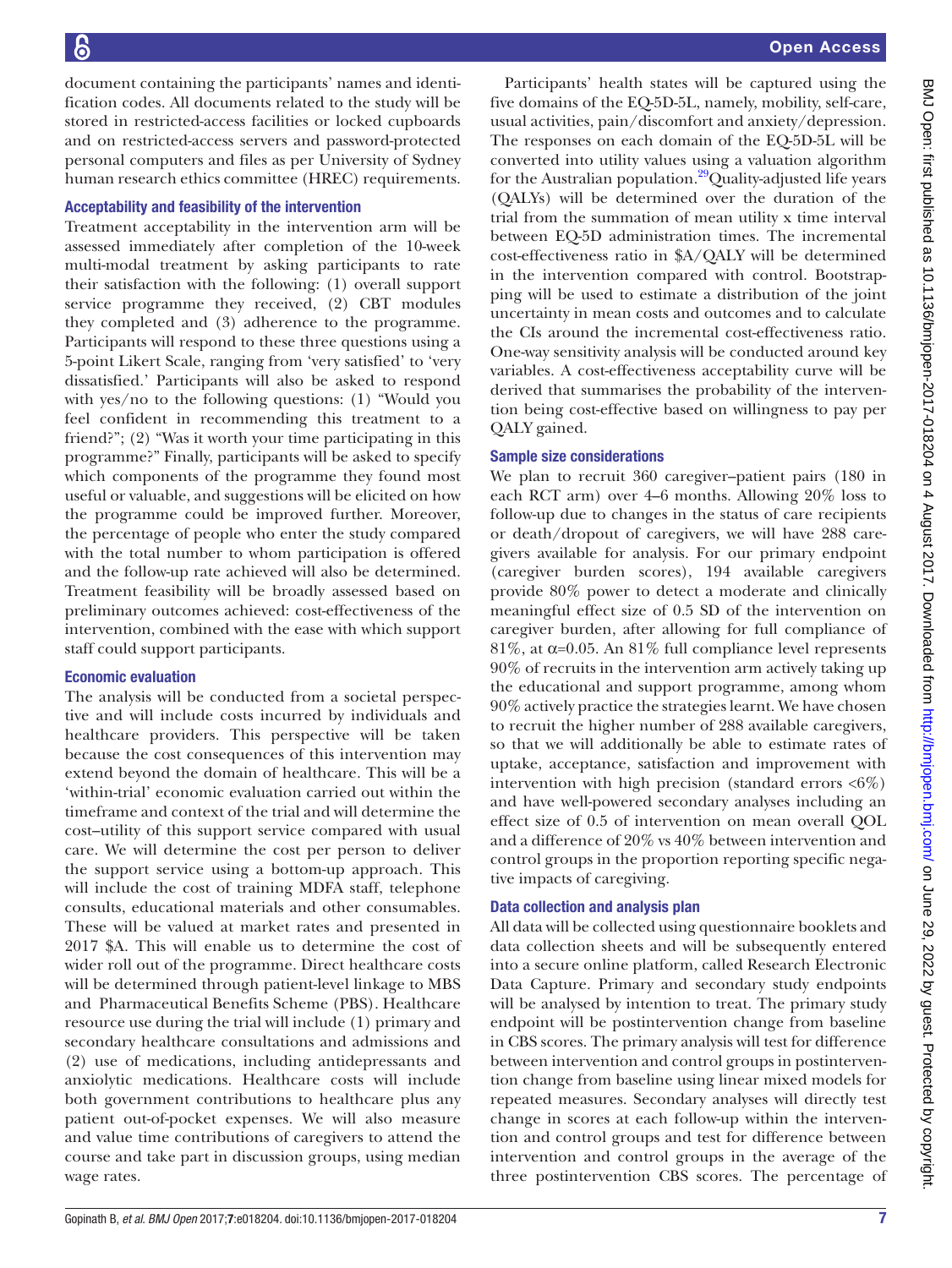individuals within intervention and control arms who demonstrate a large change in caregiver burden, defined as a change of half an SD or more, will be estimated with 95% CI. Secondary endpoints are: percentage of participants reporting overall satisfaction with the intervention and each major subcomponent, percentage of participants completing the overall programme and each major subcomponent, change from baseline in QOL, fatigue and self-efficacy scores and postintervention frequency of depressive symptoms.

Differences between the intervention and control groups in individual EQ-5D-5L domain and depression outcomes will be tested using  $\chi^2$  $\chi^2$  tests, and mean postintervention level of caregiver burden, fatigue, self-efficacy, depressive symptoms and general health will be tested using two-sample t-tests. Rates of uptake, continued participation, acceptability and satisfaction with intervention will be estimated with 95% CI. Associations between baseline recipient and caregiver characteristics, treatment experience and postintervention outcomes will be explored using linear mixed models for repeated measures. Baseline characteristics of the intervention and control groups will be examined.

#### Safety measures and endpoint

A clinical psychologist (AC), experienced in the assessment and treatment of mental health disorders, is supporting this study. The occurrence of adverse events, such as clinical psychological presentation (ie, anxiety, depression) or risk of self-harm and suicide, is considered safety endpoint measures of this trial. Regular contact by support staff will identify whether the safety endpoint measure is required for any participant, and the clinical psychologist on the research team, as per accepted mental health clinical guidelines, would instigate appropriate action.

#### Ethics and dissemination

The study was approved by the University of Sydney human research ethics committee. The committee deemed this study as low risk in terms of ethical issues. The written papers from this study will be submitted for publication in quality peer-reviewed medical and health journals. Study findings will also be disseminated via presentations at local, national and international conferences.

Contributors The authors' responsibilities were as follows—BG, AC, AK, GL, AH, PM, RC, JH and TB: study concept and design; BG, JB, KVV and NJ: acquisition of data; JB and BG: drafting of the manuscript; BG, AC, AK, GL, AH, PM, JB, KVV, NJ, RC, JH and TB: critical revision of the manuscript. All authors have given final approval of the version to be published.

Funding The study is supported by an Australian National Health and Medical Research Council Partnership Project Grant (APP1115729) and the Macular Disease Foundation Australia.

Competing interests None declared.

Patient consent Parental/guardian consent obtained.

Ethics approval University of Sydney human research ethics committee.

Provenance and peer review Not commissioned; peer reviewed for ethical and funding approval prior to submission.

BMJ Open: first published as 10.1136/bmjopen-2017-018204 on 4 August 2017. Downloaded from http://bmjopen.bmj.com/ on June 29, 2022 by guest. Protected by copyrigh BMJ Open: first published as 10.1136/bmjopen-2017-018204 on 4 August 2017. Downloaded from Dawnloaded from on June 29, 2022 by guest. Protected by copyright.

Open Access This is an Open Access article distributed in accordance with the Creative Commons Attribution Non Commercial (CC BY-NC 4.0) license, which permits others to distribute, remix, adapt, build upon this work non-commercially, and license their derivative works on different terms, provided the original work is properly cited and the use is non-commercial. See: [http://creativecommons.org/](http://creativecommons.org/licenses/by-nc/4.0/) [licenses/by-nc/4.0/](http://creativecommons.org/licenses/by-nc/4.0/)

© Article author(s) (or their employer(s) unless otherwise stated in the text of the article) 2017. All rights reserved. No commercial use is permitted unless otherwise expressly granted.

#### **REFERENCES**

- <span id="page-7-0"></span>1. Foran S, Wang JJ, Mitchell P. Causes of visual impairment in two older population cross-sections: the Blue Mountains Eye Study. *[Ophthalmic Epidemiol](http://dx.doi.org/10.1076/opep.10.4.215.15906)* 2003;10:215–25.
- <span id="page-7-1"></span>2. Lim LS, Mitchell P, Seddon JM, *et alLancet* 2012;379:1728–38.
- <span id="page-7-2"></span>Hassell JB, Lamoureux EL, Keeffe JE. Impact of age related macular degeneration on quality of life. *[Br J Ophthalmol](http://dx.doi.org/10.1136/bjo.2005.086595)* 2006;90:593–6.
- 4. Williams RA, Brody BL, Thomas RG, *et al*. The psychosocial impact of macular degeneration. *[Arch Ophthalmol](http://dx.doi.org/10.1001/archopht.116.4.514)* 1998;116:514–20.
- <span id="page-7-3"></span>5. Bambara JK, Owsley C, Wadley V, *et al*. Family caregiver social problem-solving abilities and adjustment to caring for a relative with vision loss. *[Invest Ophthalmol Vis Sci](http://dx.doi.org/10.1167/iovs.08-2744)* 2009;50:1585–92.
- 6. Gopinath B, Liew G, Burlutsky G, *et al*. And 5-year incidence of impaired activities of daily living. *Maturitas* 2014;77:263–6.
- <span id="page-7-6"></span>7. Gopinath B, Kifley A, Cummins R, *et al*. Predictors of psychological distress in caregivers of older persons with wet age-related macular degeneration. *[Aging Ment Health](http://dx.doi.org/10.1080/13607863.2014.924477)* 2015;19:1–8.
- 8. Hu C, Kung S, Rummans TA, *et al*. Reducing caregiver stress with internet-based interventions: a systematic review of open-label and randomized controlled trials. *[J Am Med Inform Assoc](http://dx.doi.org/10.1136/amiajnl-2014-002817)* 2015;22.
- <span id="page-7-4"></span>9. Gohil R, Crosby-Nwaobi R, Forbes A, *et al*. Caregiver burden in patients receiving ranibizumab therapy for neovascular age related macular degeneration. *[PLoS One](http://dx.doi.org/10.1371/journal.pone.0129361)* 2015;10:e0129361.
- <span id="page-7-5"></span>10. Orgül S, Gaspar AZ, Hendrickson P, *et al*. Comparison of the severity of normal-tension glaucoma in men and women. *[Ophthalmologica](http://dx.doi.org/10.1159/000310471)* 1994;208:142–4.
- 11. Varma R, Tielsch JM, Quigley HA, *et al*. Race-, age-, gender-, and refractive error-related differences in the normal optic disc. *[Arch](http://dx.doi.org/10.1001/archopht.1994.01090200074026)  [Ophthalmol](http://dx.doi.org/10.1001/archopht.1994.01090200074026)* 1994;112:1068–76.
- <span id="page-7-7"></span>12. Westaway L, Wittich W, Overbury O. Depression and burden in spouses of individuals with sensory impairment. *Insight: Research and Practice in Visual Impairment and Blindness* 2011;4:29–36.
- <span id="page-7-8"></span>13. Vukicevic M, Heraghty J, Cummins R, *et al*. Caregiver perceptions about the impact of caring for patients with wet age-related macular degeneration. *[Eye](http://dx.doi.org/10.1038/eye.2015.235)* 2016;30.
- <span id="page-7-9"></span>14. Reinhard SC, Given B, Petlick NH, *et al*. Supporting family caregivers in providing care. *Patient safety and quality: an evidence-based handbook for nurses*. Hughes RG. Rockville (MD): Agency for Healthcare Research and Quality (US), 2008:341–404.
- <span id="page-7-10"></span>15. Economics DA. The economic value of informal care in Australia in 2015. 2015. Deloitte Access Economics Pty. *Ltd* 2015.
- <span id="page-7-11"></span>16. Williams K, Owen A. A contribution to research and development in the carer support sector: lessons on effective caring. *Family Matters* 2009;82:38–46.
- <span id="page-7-12"></span>17. Craig A, Hancock K, Chang E, *et al*. The effectiveness of group psychological intervention in enhancing perceptions of control following spinal cord injury. *[Aust N Z J Psychiatry](http://dx.doi.org/10.3109/00048679809062717)* 1998;32:112–8.
- 18. Horrell L, Goldsmith KA, Tylee AT, *et al*. One-day cognitivebehavioural therapy self-confidence workshops for people with depression: randomised controlled trial. *[Br J Psychiatry](http://dx.doi.org/10.1192/bjp.bp.112.121855)* 2014;204:222–33.
- 19. Craig AR, Hancock K, Dickson H, *et al*. Long-term psychological outcomes in spinal cord injured persons: results of a controlled trial using cognitive behavior therapy. *[Arch Phys Med Rehabil](http://dx.doi.org/10.1016/S0003-9993(97)90006-X)* 1997;78:33–8.
- 20. Butler AC, Chapman JE, Forman EM, *et al*. The empirical status of cognitive-behavioral therapy: a review of meta-analyses. *[Clin Psychol](http://dx.doi.org/10.1016/j.cpr.2005.07.003)  [Rev](http://dx.doi.org/10.1016/j.cpr.2005.07.003)* 2006;26:17–31.
- 21. Sörensen S, Pinquart M, Duberstein P. How effective are interventions with caregivers? An updated meta-analysis. *[Gerontologist](http://dx.doi.org/10.1093/geront/42.3.356)* 2002;42:356–72.
- 22. Pinquart M, Sörensen S. Helping caregivers of persons with dementia: which interventions work and how large are their effects? *[Int Psychogeriatr](http://dx.doi.org/10.1017/S1041610206003462)* 2006;18:577–95.
- <span id="page-7-13"></span>23. Brenes GA, Danhauer SC, Lyles MF, *et al*. Telephone-delivered cognitive behavioral therapy and telephone-delivered nondirective